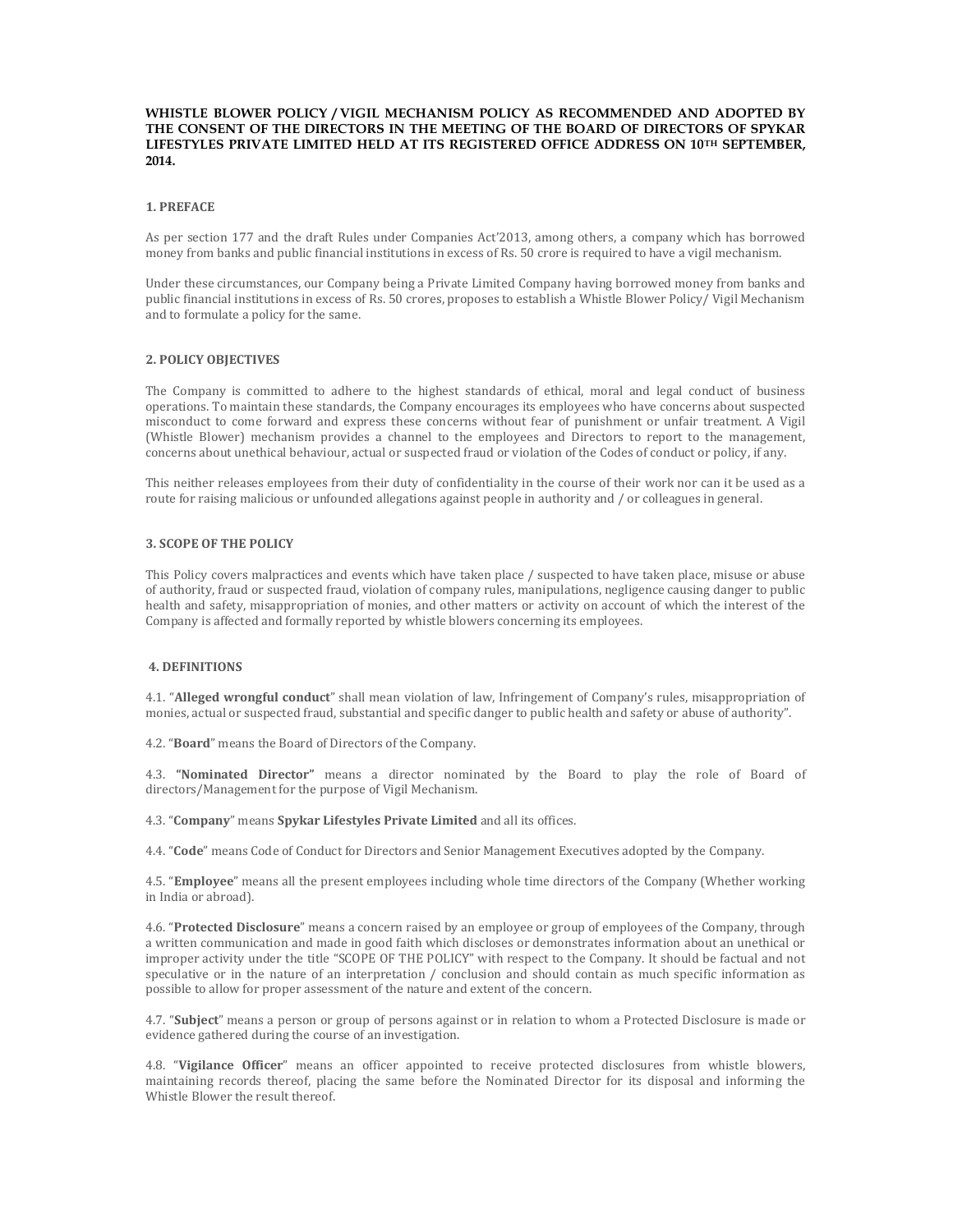4.9. "Whistle Blower" is an employee or group of employees who make a Protected Disclosure under this Policy and also referred in this policy as complainant.

### 5. ELIGIBILITY

All Employees of the Company are eligible to make Protected Disclosures under the Policy in relation to matters concerning the Company.

#### 6. DECISION AND REPORTING

6.1. The Board of directors shall nominate a director to play the role of the Board of directors / Management for the purpose of vigil mechanism to which other directors and employees may report their concerns.

6.2. If an investigation leads the Vigilance Officer / Nominated Director to conclude that an improper or unethical act has been committed, the Vigilance Officer / Nominated Director shall recommend to the management of the Company to take such disciplinary or corrective action as he may deem fit. It is clarified that any disciplinary or corrective action initiated against the Subject as a result of the findings of an investigation pursuant to this Policy shall adhere to the applicable personnel or staff conduct and disciplinary procedures.

6.3. The Vigilance Officer shall submit a report to the Nominated Director on a regular basis about all Protected Disclosures referred to him/her since the last report together with the results of investigations, if any.

6.4. If the report of investigation is not to the satisfaction of the complainant, the complainant has the right to report the event to the appropriate legal or investigating agency.

6.5. A complainant who makes false allegations of unethical & improper practices or about alleged wrongful conduct of the subject to the Vigilance Officer or the Nominated Director shall be subject to appropriate disciplinary action in accordance with the rules, procedures and policies of the Company.

### 7. RECEIPT AND DISPOSAL OF PROTECTED DISCLOSURES.

7.1. All Protected Disclosures should be reported in writing by the complainant as soon as possible after the Whistle Blower becomes aware of the same so as to ensure a clear understanding of the issues raised and should either be typed or written in a legible handwriting in English or in Hindi/Marathi.

7.2. The Protected Disclosure should be submitted in a closed and secured envelope and should be super scribed as "Protected disclosure under the Whistle Blower policy". Alternatively, the same can also be sent through email with the subject "Protected disclosure under the Whistle Blower policy". If the complaint is not super scribed and closed as mentioned above, it will not be possible for the Nominated Director to protect the complainant and the protected disclosure will be dealt with as if a normal disclosure. In order to protect identity of the complainant, the Vigilance Officer will not issue any acknowledgement to the complainants and they are advised neither to write their name / address on the envelope nor enter into any further correspondence with the Vigilance Officer. The Vigilance Officer shall assure that in case any further clarification is required he will get in touch with the complainant.

7.3. Anonymous / Pseudonymous disclosure shall not be entertained by the Vigilance Officer.

7.4. The Protected Disclosure should be forwarded under a covering letter signed by the complainant. The Vigilance Officer shall detach the covering letter bearing the identity of the Whistle Blower and process only the Protected Disclosure.

7.5. All Protected Disclosures should be addressed to the Vigilance Officer of the Company or to the Nominated Director in exceptional cases. The contact detail of the Vigilance Officer is as under:-

 Name and Address – Chief Financial Officer Email - cfo@spykar.com

7.6. Protected Disclosure against the Vigilance Officer should be addressed to the Nominated Director and the Protected Disclosure against the Nominated director should be addressed to the collective Board of the Company.

The contact details of the Nominated Director are as under:

 Name and Address – Mr. Sanjay Vakharia (Director) Email- sanjay@spykar.com

7.7. On receipt of the protected disclosure, the Vigilance Officer / Nominated Director, as the case may be, shall make a record of the Protected Disclosure and also ascertain from the complainant whether he was the person who made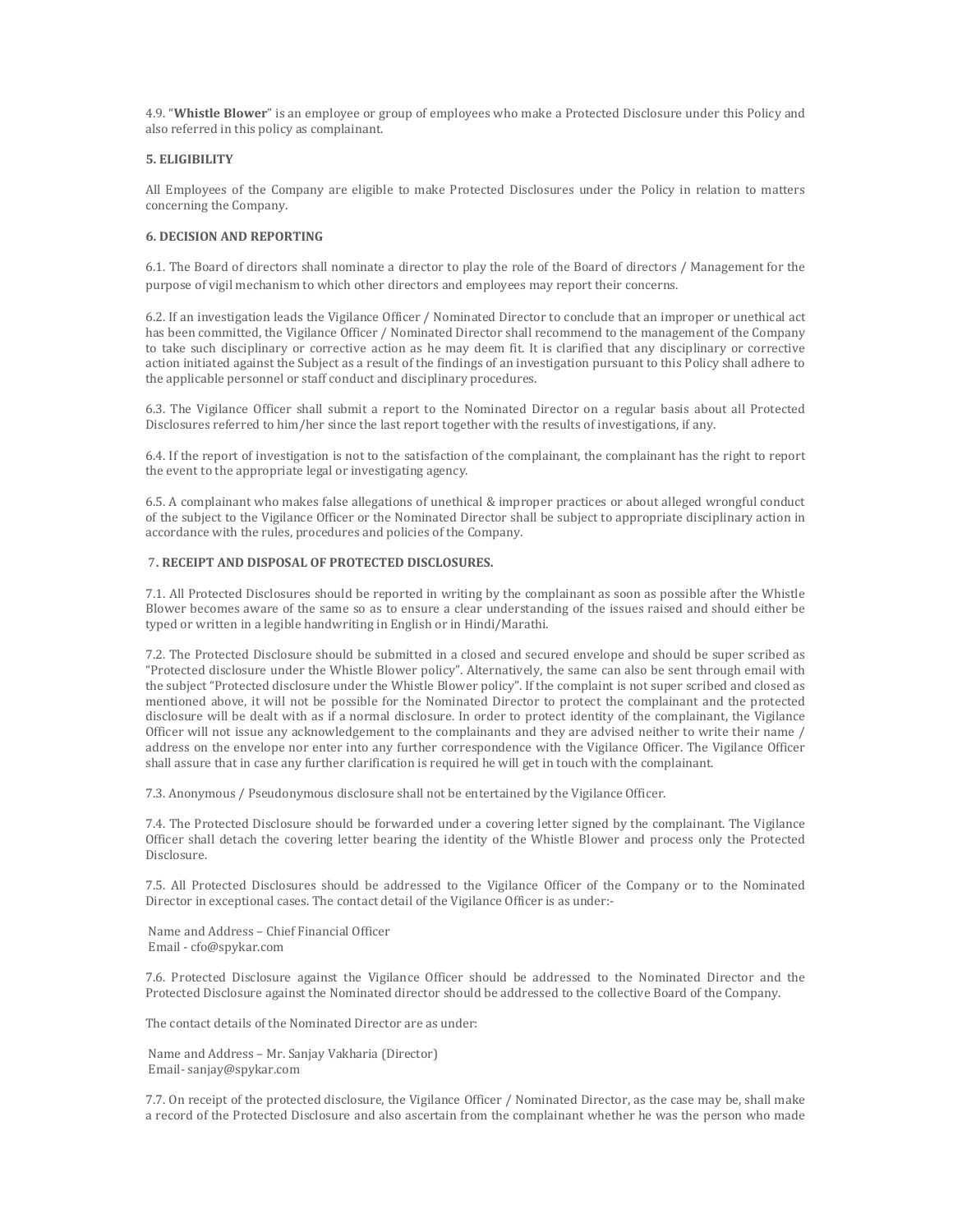the protected disclosure or not. He shall also carry out initial investigation either himself or by involving any other Officer of the Company or an outside agency before referring the matter to the Nominated Director for further appropriate investigation and needful action. The record will include:

a) Brief facts;

b) Whether the same Protected Disclosure was raised previously by anyone, and if so, the outcome thereof;

c) Whether the same Protected Disclosure was raised previously on the same subject;

d) Details of actions taken by Vigilance Officer / Nominated Director for processing the complaint

e) Findings and recommendations of the Board/ other action(s).

7.8 The Vigilance Officer / Nominated Director, if deems fit, may call for further information or particulars from the complainant.

7.9. In case of repeated frivolous complaints being filed by a director or an employee, the Nominated director may take suitable action against the concerned director or employee including reprimand.

### 8. INVESTIGATION

8.1. All protected disclosures under this policy will be recorded and thoroughly investigated. The Nominated Director may investigate and may at its discretion consider involving any other Officer of the Company and/ or an outside agency for the purpose of investigation.

8.2. The decision to conduct an investigation is by itself not an accusation and is to be treated as a neutral fact finding process.

8.3. Subject(s) will normally be informed in writing of the allegations at the outset of a formal investigation and have opportunities for providing their inputs during the investigation.

8.4. Subject(s) shall have a duty to co-operate with the Nominated Director or any of the Officers appointed by him in this regard.

8.5. Subject(s) have a right to consult with a person or persons of their choice, other than the Vigilance Officer / Investigators and/or members of Board/ or Nominated Director or the Whistle Blower.

8.6. Subject(s) have a responsibility not to interfere with the investigation. Evidence shall not be withheld, destroyed or tampered with and witness shall not be influenced, coached, threatened or intimidated by the subject(s).

8.7. Unless there are compelling reasons not to do so, subject(s) will be given the opportunity to respond to material findings contained in the investigation report. No allegation of wrong doing against a subject(s) shall be considered as maintainable unless there is good evidence in support of the allegation.

8.8. Subject(s) have a right to be informed of the outcome of the investigations. If allegations are not sustained, the Subject should be consulted as to whether public disclosure of the investigation results would be in the best interest of the Subject and the Company.

8.9. The investigation shall be completed normally within 90 days of the receipt of the protected disclosure and is extendable by such period as the Nominated Director deems fit.

### 9. SECRECY / CONFIDENTIALITY

9.1. The complainant, Vigilance and Ethics Officer, Members of the Board, the Nominated Director, the Subject and everybody involved in the process shall:

9.1.1. Maintain confidentiality of all matters under this Policy

9.1.2. Discuss only to the extent or with those persons as required under this policy for completing the process of investigations.

9.1.3. Not keep the papers unattended anywhere at any time

9.1.4. Keep the electronic mails / files under password.

### 10. PROTECTION

10.1. No unfair treatment will be meted out to a Whistle Blower by virtue of his/ her having reported a Protected Disclosure under this policy. The company, as a policy, condemns any kind of discrimination, harassment,